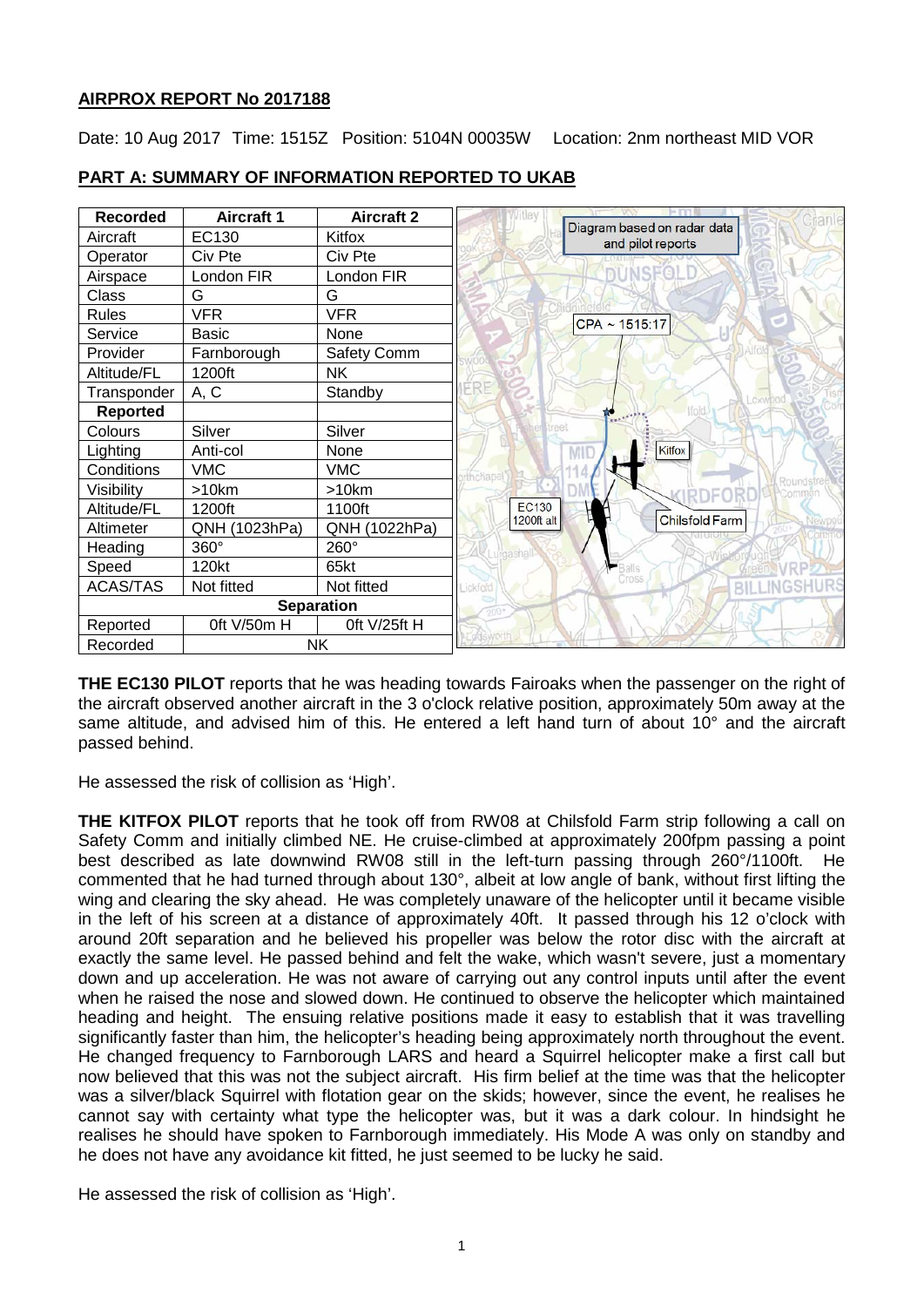**THE FARNBOROUGH CONTROLLER** reports that he was made aware of the Airprox after the event, it was not declared on frequency and he has no recollection of the event or aircraft involved.

## **Factual Background**

The weather at Farnborough was recorded as follows:

METAR EGLF 101520Z 02008KT 340V070 9999 FEW045 19/09 Q1023

### **Analysis and Investigation**

## **CAA ATSI**

At 1454:00 the EC130 checked in with the Farnborough LARS controller and advised that he was routing VFR from Redhill to Fairoaks via the Midhurst VOR with 3 POB, QNH 1023. A Basic Service was agreed. At 1458:00 the controller asked the EC130 to report their level and the pilot responded with 1200ft. There was no further communication between the controller and the pilot until after the incident, at 1518:00, when the EC130 changed frequency in the vicinity of Guildford.

At 1512:32, the EC130 was first observed on the radar replay to the south-southwest of Chilsfold Farm (Figure 1).



Figure 1 – 1512:32 Figure 2 – 1515:00





At 1515.00 the EC130 is approaching the climb out area for Chilsfold Farm RW08 and nothing is seen on the radar replay in the area of the Farm strip (Figure 2).

At 1516:10 a primary radar contact (ringed in red below) appears to the northwest of the Farm strip, whilst the EC130 has passed through the climb out area for RW08 and has made a right turn followed by a left turn (Figure 3).

At 1516:35 the primary only return (ringed in red) has taken up a west-southwesterly track (this is consistent with the Kitfox pilot report) and the EC130 has returned to a northerly track (Figure 4).

At 1517:39 the primary only return (ringed in red) is fully established on the west-southwesterly track and has selected SSR Code 7000 with no Mode C; this is consistent with the pilot report from the Kitfox. The EC130 has continued Northbound (Figure 5).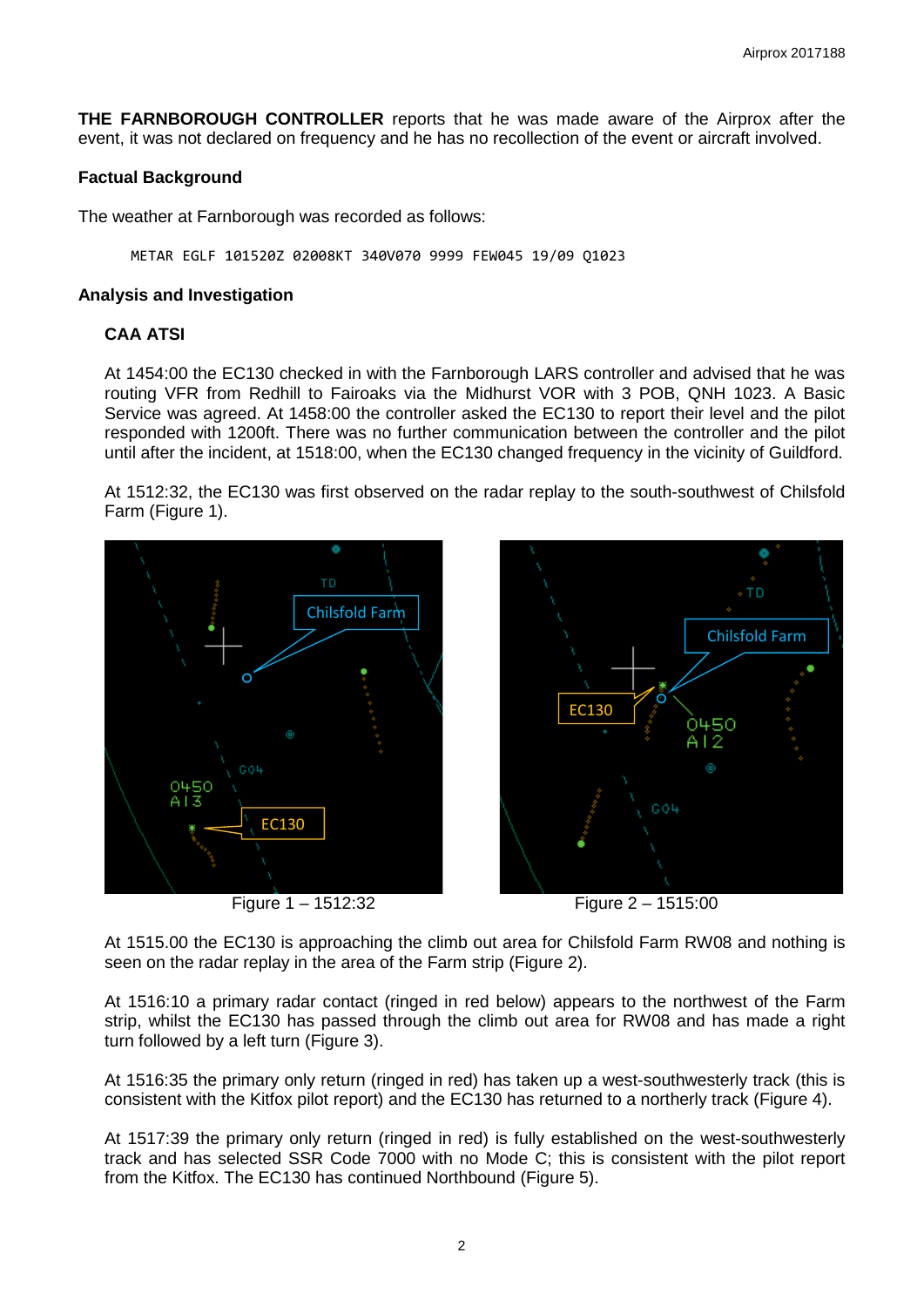

Figure 3 – 1516:10 Figure 4 – 1516:35





Figure 5 - 1517:39

It should be noted that the Kitfox does not appear on the radar replay until after the reported incident, when it was northwest of the farm strip and heading west-southwest. As a result of the primary only contact not displaying on the radar replay until after the reported time of the event CPA could not be measured on the radar replay. The reported CPA was less than 50m laterally and approximately 20ft vertically. It should also be noted that the identities of both the EC130 and the Kitfox could not be positively established via the radar replay aircraft identity feature. However the tracks reported by both aircraft were consistent with what was observed on the radar replay.

At the time of the Airprox the Kitfox was not in receipt of an ATC service and the EC130 was receiving a Basic Service from the Farnborough West LARS controller. The provider of Basic Service is not required to monitor the flight and pilots should not expect any form of Traffic Information from the controller. However, if a controller notices that a definite risk of collision exists, a warning shall be issued to the pilot. As a result of the primary radar return (assumed to be the Kitfox) not displaying on radar until after the event, the controller would not have been alerted to the risk.

Under the terms of a Basic Service, whether traffic information has been provided or not, the pilot remains responsible for collision avoidance without assistance from the controller.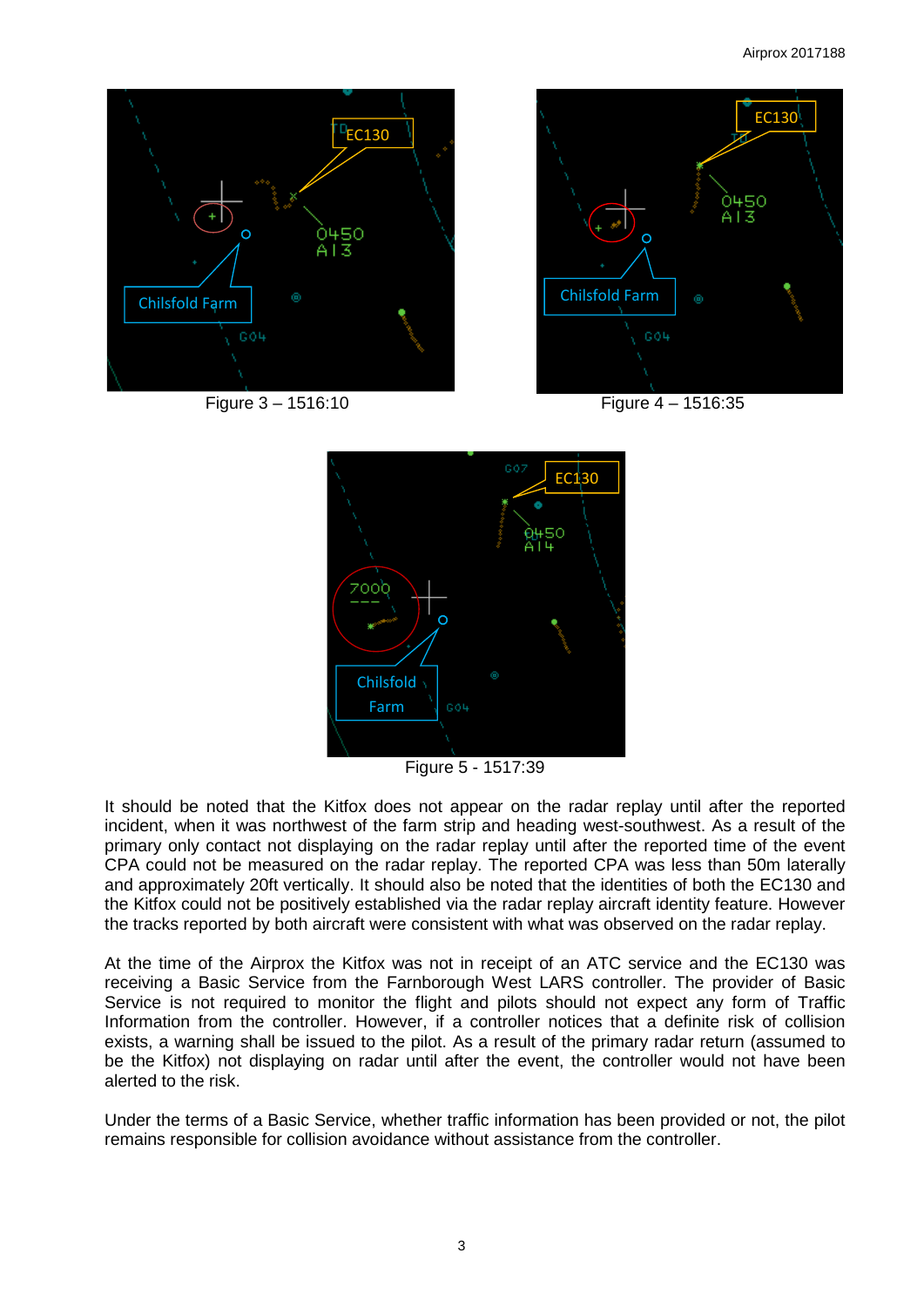### **UKAB Secretariat**

The EC130 and Kitfox pilots shared an equal responsibility for collision avoidance and not to operate in such proximity to other aircraft as to create a collision hazard<sup>[1](#page-3-0)</sup>. If the incident geometry is considered as converging then the EC130 pilot was required to give way to the Kitfox<sup>[2](#page-3-1)</sup>.

### **Summary**

An Airprox was reported when an EC130 and a Kitfox flew into proximity at about 1515 on Thursday 10<sup>th</sup> August 2017. Both pilots were operating under VFR in VMC, the EC130 pilot in receipt of a Basic Service from Farnborough and the Kitfox pilot not in receipt of a Service.

### **PART B: SUMMARY OF THE BOARD'S DISCUSSIONS**

Information available consisted of reports from the pilots of both aircraft, transcripts of the relevant RT frequencies, radar photographs/video recordings, reports from the air traffic controllers involved and reports from the appropriate ATC and operating authorities.

The Board began their discussions by looking at the actions of the EC130 pilot. The helicopter pilot members commented that the area has undulating terrain and can be very busy during the summer months with helicopters arriving and departing from various events with numerous local strips in the area. Because of this, they opined that it may have been more prudent for the EC130 pilot to have transited at a higher altitude. They then went on to explain about the cockpit visibility from the EC130, commenting that it has a number of blind-spots created by cockpit struts which meant that the Kitfox climbing out from the farm strip could easily have been obscured behind one of these. They speculated that this may have accounted for only the passenger seeing the Kitfox and alerting the pilot to its presence. Once alerted to the presence of the Kitfox, members noted that the EC130 pilot had turned only marginally left to avoid, presumably because the pilot recognised that he had already crossed the Kitfox's track as it passed behind the EC130.

The Board then turned to the actions of the Kitfox pilot. The Board were disappointed that the Kitfox pilot had not selected his transponder on prior to departure. Although this would not have alerted the EC130 pilot to the presence of the Kitfox due to the EC130 not being equipped with an electronic warning system, it may have alerted the Farnborough controller to the Kitfox's presence and they may have then passed Traffic Information to the EC130 pilot if they had been aware of the confliction. GA members understood the very valid reasons for the Kitfox pilot selecting Safety Comm during his departure, but they also opined that it might have been more prudent to listen out on the Farnborough frequency to increase his situational awareness of aircraft transiting his busy area. Neither could be said to be right or wrong, the decision was a balance of risk assessment between listening for other aircraft who might use the strip (probably quite infrequently) and those who might be transiting nearby en-route (probably quite frequently). Finally, some members wondered if the Kitfox pilot had become absorbed in post-take-off and en-route checks to the detriment of robust look-out during departure; although the EC130 pilot was notionally required to give way to the Kitfox, he could only do so if he saw the Kitfox and so this was a timely reminder of the need for all pilots to fly defensively, especially if they were climbing out of strips when their presence might be unexpected and their aircraft might be hard for others to see.

The Board then looked at the cause and risk of the Airprox. They quickly agreed that the pilot of the EC130 had only been aware of the Kitfox when his passenger alerted him to the aircraft effectively at CPA. Similarly, the Kitfox pilot did not see the EC130 in time to carry out any effective avoiding action at all. As a result, the cause was determined to be a non-sighting by the EC130 pilot and effectively a non-sighting by the Kitfox pilot. Although the EC130 pilot turned 10° as the Kitfox passed behind him, the Board determined that this had been unlikely to have materially altered the separation between the aircraft. They also noted that both pilots had assessed the risk of collision as

l

<span id="page-3-0"></span><sup>1</sup> SERA.3205 Proximity.

<span id="page-3-1"></span><sup>2</sup> SERA.3210 Right-of-way (c)(2) Converging.